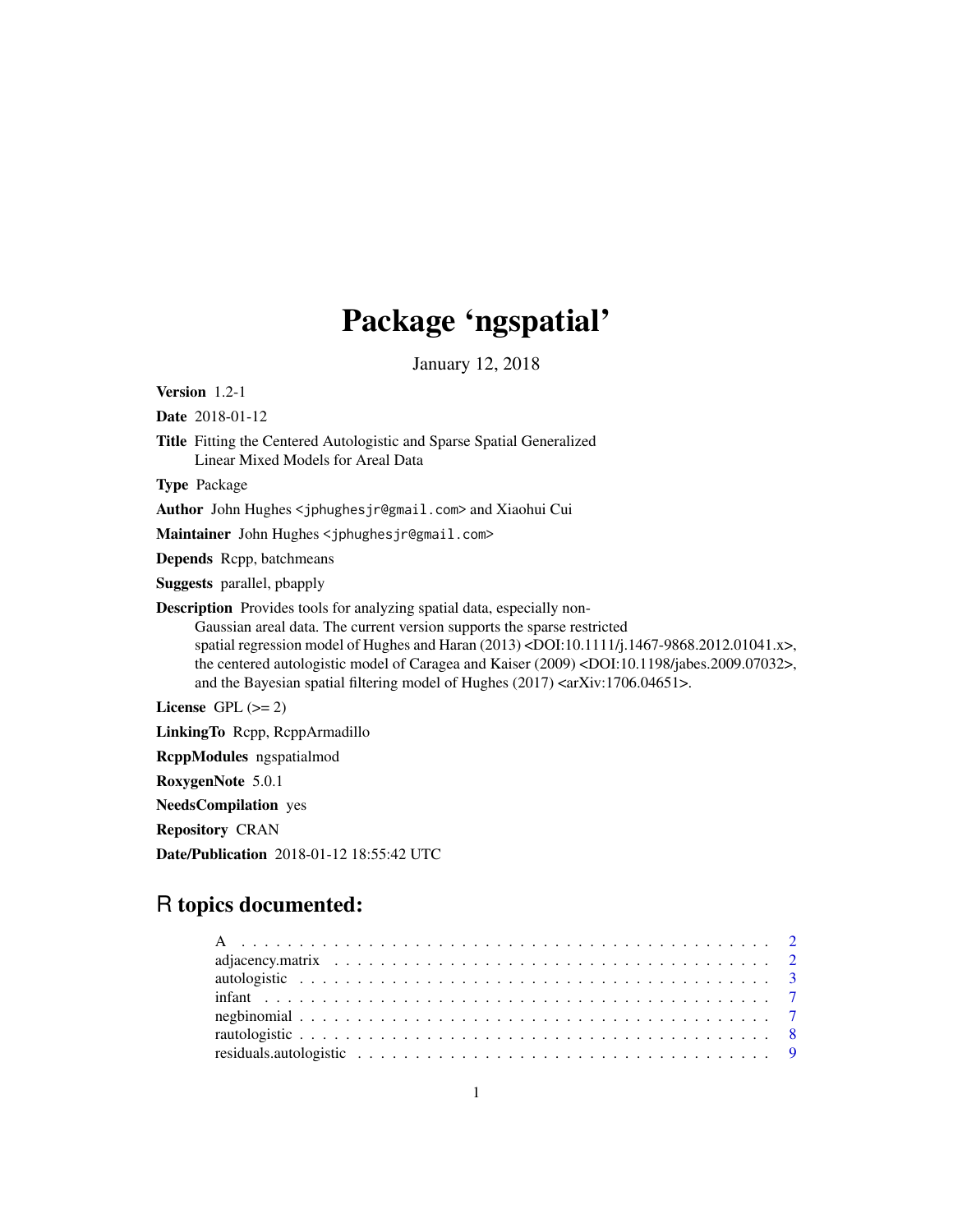# <span id="page-1-0"></span>2 adjacency.matrix

| Index | 18 |
|-------|----|
|       |    |
|       |    |
|       |    |
|       |    |
|       |    |
|       |    |

A *Adjacency matrix for the infant mortality data.*

# Description

A contains the adjacency matrix for the infant mortality data analyzed in (Hughes and Haran, 2013).

# Usage

data(A)

# Source

The data were obtained from the 2008 Area Resource File (ARF), a county-level database maintained by the Bureau of Health Professions, Health Resources and Services Administration, US Department of Health and Human Services.

# Examples

data(A)

adjacency.matrix *Return an adjacency matrix for a square lattice.*

# Description

Return an adjacency matrix for a square lattice.

# Usage

adjacency.matrix(m, n = NULL)

| m | the number of rows in the lattice.                                                                          |
|---|-------------------------------------------------------------------------------------------------------------|
|   | the number of columns in the lattice. Defaults to NULL. If missing, the lattice is<br>assumed to be m by m. |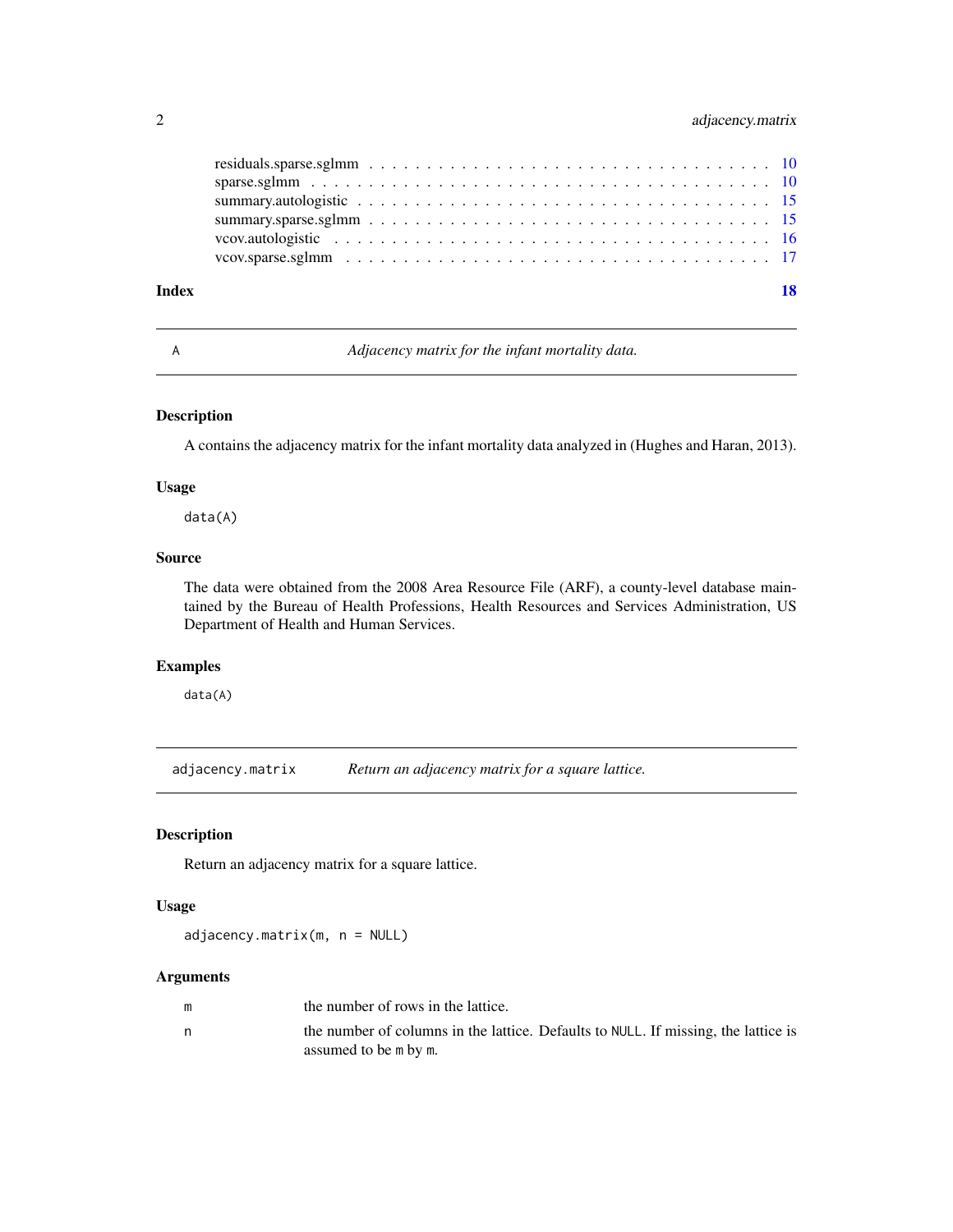# <span id="page-2-0"></span>autologistic 3

# Details

This function builds the adjacency matrix for the m by n square lattice.

# Value

A matrix  $A$  of 0s and 1s, where  $A_{ij}$  is equal to 1 iff vertices  $i$  and  $j$  are adjacent.

<span id="page-2-1"></span>

| autologistic | Fit a centered autologistic model using maximum pseudolikelihood es- |
|--------------|----------------------------------------------------------------------|
|              | timation or MCMC for Bayesian inference.                             |

# Description

Fit a centered autologistic model using maximum pseudolikelihood estimation or MCMC for Bayesian inference.

# Usage

```
autologistic(formula, data, A, method = c("PL", "Bayes"), model = TRUE,
 x = FALSE, y = FALSE, verbose = FALSE, control = list()
```

| formula | an object of class formula: a symbolic description of the model to be fitted.                                                                                                                                                                                                                 |
|---------|-----------------------------------------------------------------------------------------------------------------------------------------------------------------------------------------------------------------------------------------------------------------------------------------------|
| data    | an optional data frame, list, or environment (or object coercible by as . data. frame<br>to a data frame) containing the variables in the model. If not found in data,<br>the variables are taken from environment (formula), typically the environment<br>from which autologistic is called. |
| A       | the adjacency matrix for the underlying graph. The matrix need not be binary,<br>but it must be numeric and symmetric.                                                                                                                                                                        |
| method  | the method to use for inference. "PL" (the default) enables maximum pseudo-<br>likelihood estimation, and "Bayes" enables Bayesian inference.                                                                                                                                                 |
| model   | a logical value indicating whether the model frame should be included as a com-<br>ponent of the returned value.                                                                                                                                                                              |
| X       | a logical value indicating whether the model matrix used in the fitting process<br>should be returned as a component of the returned value.                                                                                                                                                   |
| y       | a logical value indicating whether the response vector used in the fitting process<br>should be returned as a component of the returned value.                                                                                                                                                |
| verbose | a logical value indicating whether to print various messages to the screen, in-<br>cluding progress updates when method is "Bayes". Defaults to FALSE.                                                                                                                                        |
| control | a list of the following control parameters.                                                                                                                                                                                                                                                   |
|         | confint (PL) the method for computing confidence intervals. The possible<br>values are "sandwich" (the default), "bootstrap", and "none".                                                                                                                                                     |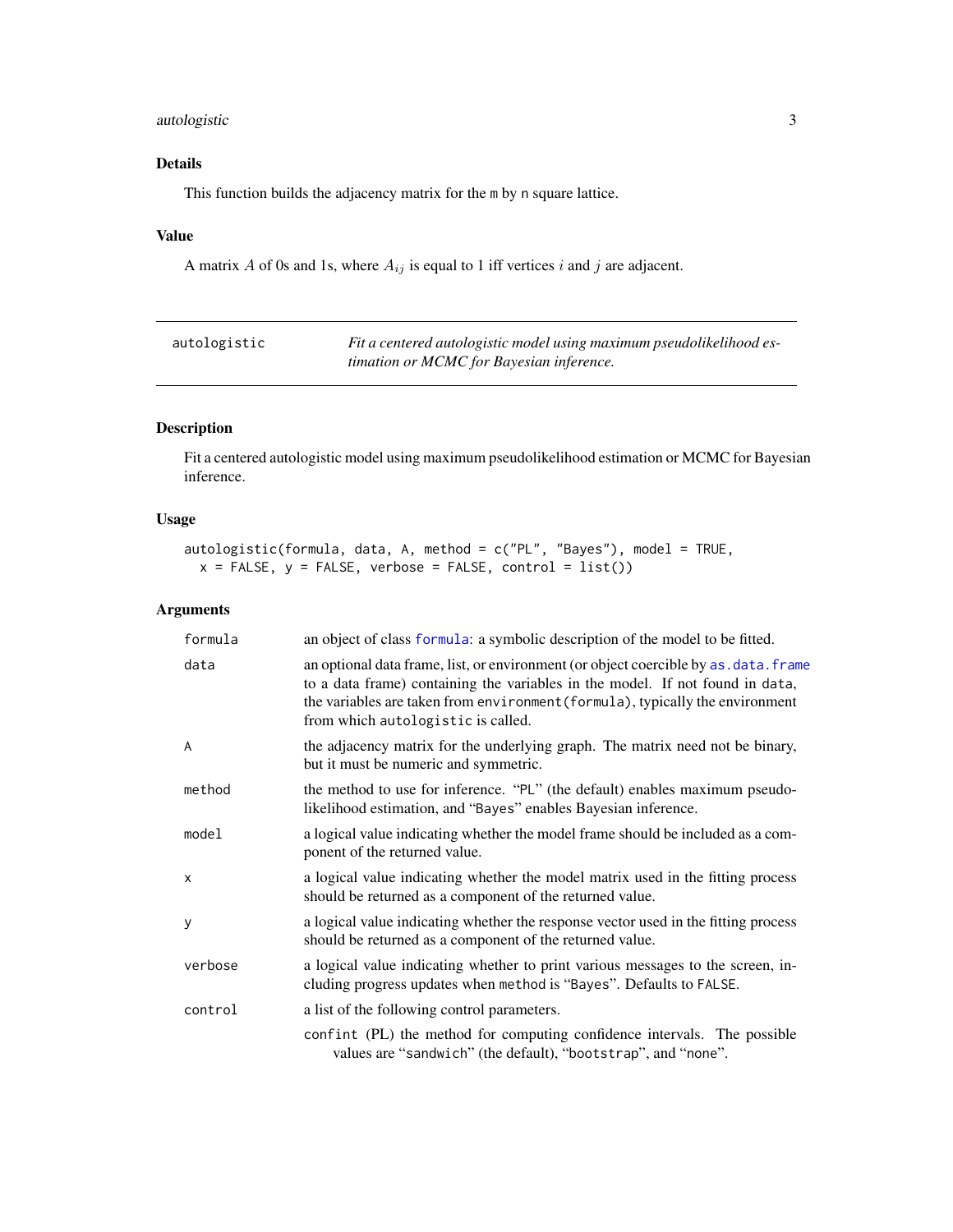- <span id="page-3-0"></span>sigma (Bayes) the common standard deviation for  $\beta$ 's prior distribution. Defaults to 1,000.
- eta.max (Bayes) the right endpoint for  $\eta$ 's prior distribution. Defaults to 2.
- bootit (PL) the size of the bootstrap sample. This applies when confint is "sandwich" or "bootstrap", since samples from the fitted model are needed in both cases. Defaults to 1,000.
- trainit (Bayes) the length of the training run. Defaults to 100,000.
- minit (Bayes) the minimum number of posterior samples. Defaults to 100,000.
- maxit (Bayes) the maximum number of posterior samples. Defaults to 1,000,000. tol (Bayes) the tolerance. Defaults to 0.01.
- parallel (PL) a logical value indicating whether to parallelize the bootstrap. This defaults to TRUE if the **parallel** package is available.
- type (PL) the cluster type, one of "FORK", "MPI", "NWS", "PSOCK", or "SOCK" (default).
- nodes (PL) the number of slave nodes to create.

# Details

This function fits the centered autologistic model of Caragea and Kaiser (2009) using maximum pseudolikelihood estimation or MCMC for Bayesian inference. The joint distribution for the centered autologistic model is

$$
\pi(Z | \theta) = c(\theta)^{-1} \exp\left(Z'X\beta - \eta Z'A\mu + \frac{\eta}{2}Z'AZ\right),\,
$$

where  $\theta = (\beta', \eta)'$  is the parameter vector,  $c(\theta)$  is an intractable normalizing function, Z is the response vector, X is the design matrix,  $\beta$  is a  $(p - 1)$ -vector of regression coefficients, A is the adjacency matrix for the underlying graph,  $\mu$  is the vector of independence expectations, and  $\eta$  is the spatial dependence parameter.

Maximum pseudolikelihood estimation sidesteps the intractability of  $c(\theta)$  by maximizing the product of the conditional likelihoods. Confidence intervals are then obtained using a parametric bootstrap or a normal approximation, i.e., sandwich estimation. The bootstrap datasets are generated by perfect sampling ([rautologistic](#page-7-1)). The bootstrap samples can be generated in parallel using the parallel package.

Bayesian inference is obtained using the auxiliary variable algorithm of Moller et al. (2006). The auxiliary variables are generated by perfect sampling.

The prior distributions are (1) zero-mean normal with independent coordinates for  $\beta$ , and (2) uniform for  $\eta$ . The common standard deviation for the normal prior can be supplied by the user as control parameter sigma. The default is 1,000. The uniform prior has support [0, 2] by default, but the right endpoint can be supplied (as control parameter eta.max) by the user.

The posterior covariance matrix of  $\theta$  is estimated using samples obtained during a training run. The default number of iterations for the training run is 100,000, but this can be controlled by the user (via parameter trainit). The estimated covariance matrix is then used as the proposal variance for a Metropolis-Hastings random walk. The proposal distribution is normal. The posterior samples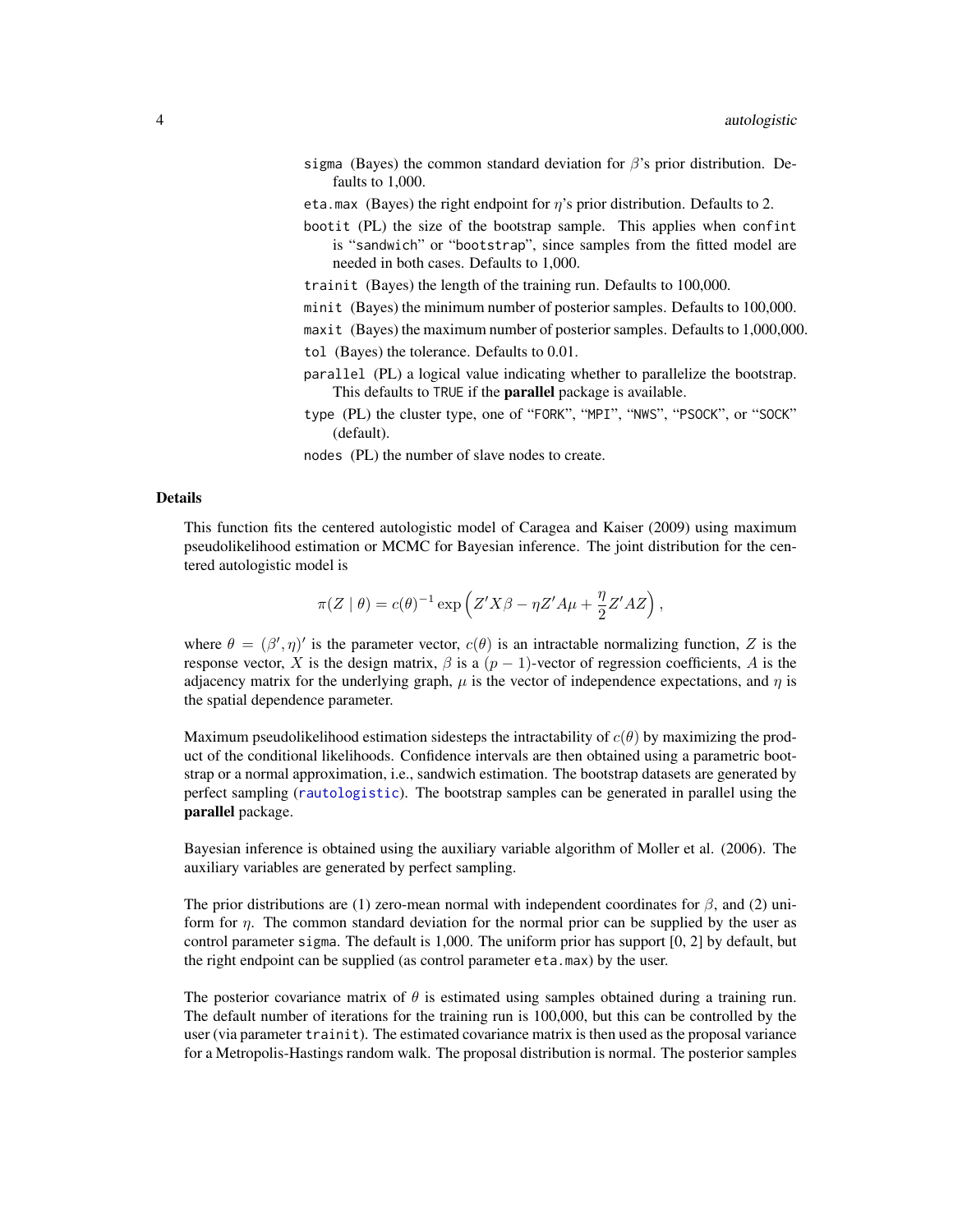# <span id="page-4-0"></span>autologistic 5

obtained during the second run are used for inference. The length of the run can be controlled by the user via parameters minit, maxit, and tol. The first determines the minimum number of iterations. If minit has been reached, the sampler will terminate when maxit is reached or all Monte Carlo standard errors are smaller than tol, whichever happens first. The default values for minit, maxit, and tol are 100,000; 1,000,000; and 0.01, respectively.

#### Value

autologistic returns an object of class "autologistic", which is a list containing the following components.

| coefficients      | the point estimate of $\theta$ .                                                                               |
|-------------------|----------------------------------------------------------------------------------------------------------------|
| fitted.values     | the fitted mean values, obtained by transforming the linear predictors by the<br>inverse of the link function. |
| linear.predictors |                                                                                                                |
|                   | the linear fit on link scale.                                                                                  |
| residuals         | the response residuals.                                                                                        |
| iter              | the size of the bootstrap/posterior sample.                                                                    |
| sample            | (where relevant) an iter by $p$ matrix containing the bootstrap/posterior samples.                             |
| $m$ cse           | (where relevant) a <i>p</i> -vector of Monte Carlo standard errors.                                            |
| S                 | (where relevant) the estimated sandwich matrix.                                                                |
| accept            | (Bayes) the acceptance rate for the MCMC sampler.                                                              |
| У                 | if requested (the default), the y vector used.                                                                 |
| X                 | if requested, the model matrix.                                                                                |
| model             | if requested (the default), the model frame.                                                                   |
| call              | the matched call.                                                                                              |
| formula           | the formula supplied.                                                                                          |
| method            | the method used for inference.                                                                                 |
| convergence       | the integer code returned by optim subsequent to optimizing the pseudolikeli-<br>hood.                         |
| message           | a character string to go along with convergence.                                                               |
| terms             | the terms object used.                                                                                         |
| data              | the data argument.                                                                                             |
| xlevels           | (where relevant) a record of the levels of the factors used in fitting.                                        |
| control           | a list containing the names and values of the control parameters.                                              |
| value             | the value of the negative log pseudolikelihood at its minimum.                                                 |

# References

Caragea, P. and Kaiser, M. (2009) Autologistic models with interpretable parameters. *Journal of Agricultural, Biological, and Environmental Statistics*, 14(3), 281–300.

Hughes, J., Haran, M. and Caragea, P. C. (2011) Autologistic models for binary data on a lattice. *Environmetrics*, 22(7), 857–871.

Moller, J., Pettitt, A., Berthelsen, K., and Reeves, R. (2006) An efficient Markov chain Monte Carlo method for distributions with intractable normalising constants. *Biometrika*, 93(2), 451–458.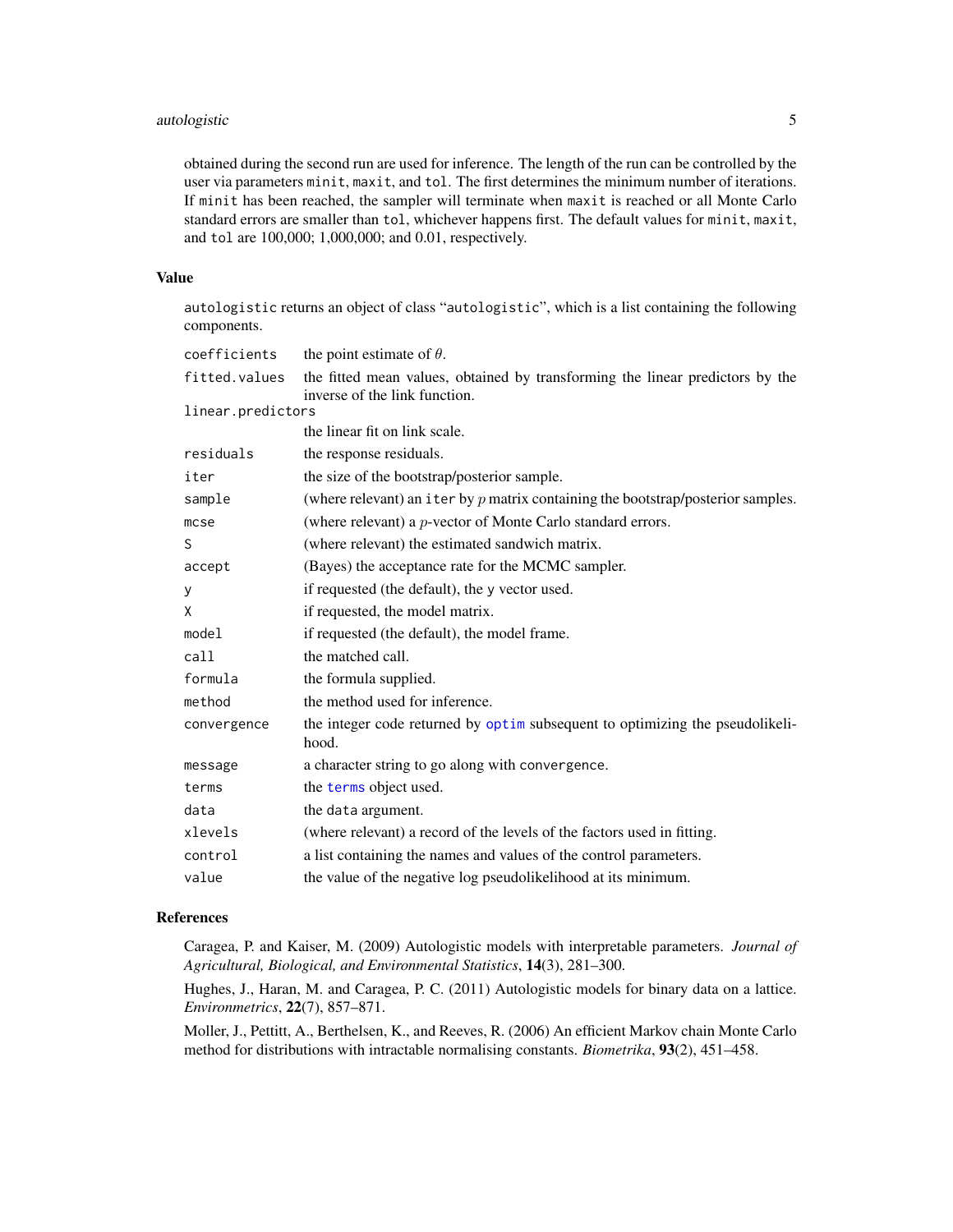#### <span id="page-5-0"></span>See Also

[rautologistic](#page-7-1), [residuals.autologistic](#page-8-1), [summary.autologistic](#page-14-1), [vcov.autologistic](#page-15-1)

#### Examples

# Use the 20 x 20 square lattice as the underlying graph.

 $n = 20$  $A = adjacency.matrix(n)$ 

# Assign coordinates to each vertex such that the coordinates are restricted to the unit square # centered at the origin.

```
x = rep(0:(n - 1) / (n - 1), times = n) - 0.5y = rep(0:(n - 1) / (n - 1), each = n) - 0.5X = \text{cbind}(x, y) # Use the vertex locations as spatial covariates.
beta = c(2, 2) # These are the regression coefficients.
coll = "white"col2 = "black"colfunc = colorRampPalette(c(col1, col2))
```
# Simulate a dataset with the above mentioned regression component and eta equal to 0.6. This # value of eta corresponds to dependence that is moderate in strength.

theta =  $c$ (beta, eta = 0.6) set.seed(123456)  $Z = \text{randomistic}(X, A, \text{theta})$ 

# Find the MPLE, and do not compute confidence intervals.

```
fit = autologistic(Z \sim X - 1, A = A, control = list(confint = "none"))
summary(fit)
```
# The following examples are not executed by default since the computation is time consuming.

# Compute confidence intervals based on the normal approximation. Estimate the "filling" in the # sandwich matrix using a parallel parametric bootstrap, where the computation is distributed # across six cores on the host workstation.

```
# set.seed(123456)
# fit = autologistic(Z \sim X - 1, A = A, verbose = TRUE,
# control = list(confint = "sandwich", nodes = 6))
# summary(fit)
```
# Compute confidence intervals based on a parallel parametric bootstrap. Use a bootstrap sample # of size 500, and distribute the computation across six cores on the host workstation.

```
# set.seed(123456)
# fit = autologistic(Z \sim X - 1, A = A, verbose = TRUE,
# control = list(confint = "bootstrap", bootit = 500, nodes = 6))
# summary(fit)
```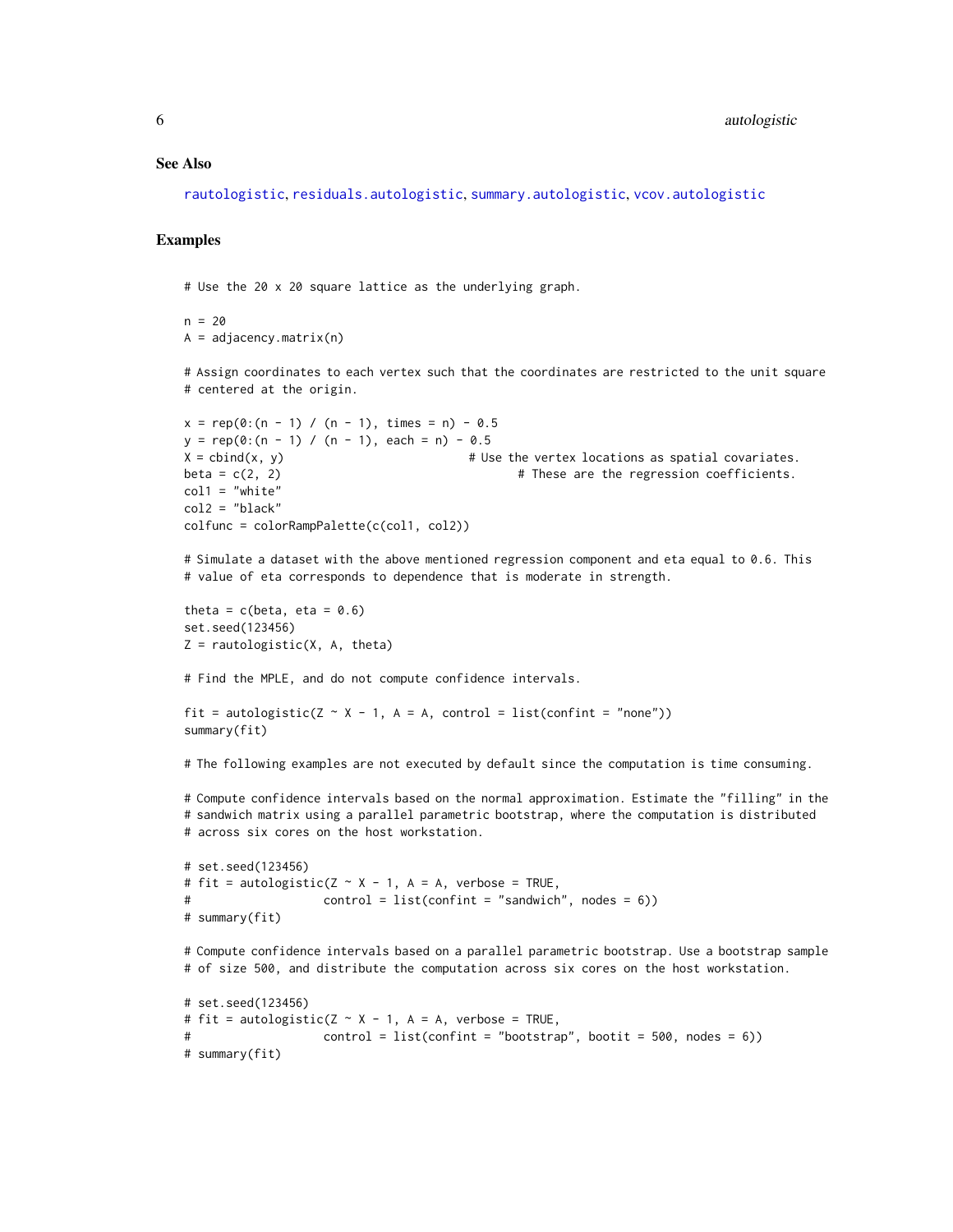<span id="page-6-0"></span>infant 77

```
# Do MCMC for Bayesian inference. The length of the training run will be 10,000, and
# the length of the subsequent inferential run will be at least 10,000.
# set.seed(123456)
# fit = autologistic(Z \sim X - 1, A = A, verbose = TRUE, method = "Bayes",
# control = list(trainit = 10000, minit = 10000, sigma = 1000))
# summary(fit)
```
infant *Infant mortality data.*

#### Description

infant contains the infant mortality data analyzed in (Hughes and Haran, 2013).

#### Usage

data(infant)

# Source

The data were obtained from the 2008 Area Resource File (ARF), a county-level database maintained by the Bureau of Health Professions, Health Resources and Services Administration, US Department of Health and Human Services.

### Examples

data(infant)

negbinomial *Family function for negative binomial GLMs.*

#### Description

Provides the information required to apply a sparse SGLMM to conditionally negative binomial outcomes.

#### Usage

```
negbinomial(theta = stop("'theta' must be specified."), link = "log")
```

| theta | the dispersion parameter (must be positive).                                     |
|-------|----------------------------------------------------------------------------------|
| link  | the link function, as a character string, name, or one-element character vector, |
|       | specifying one of log, sqrt, or identity, or an object of class "link-glm"       |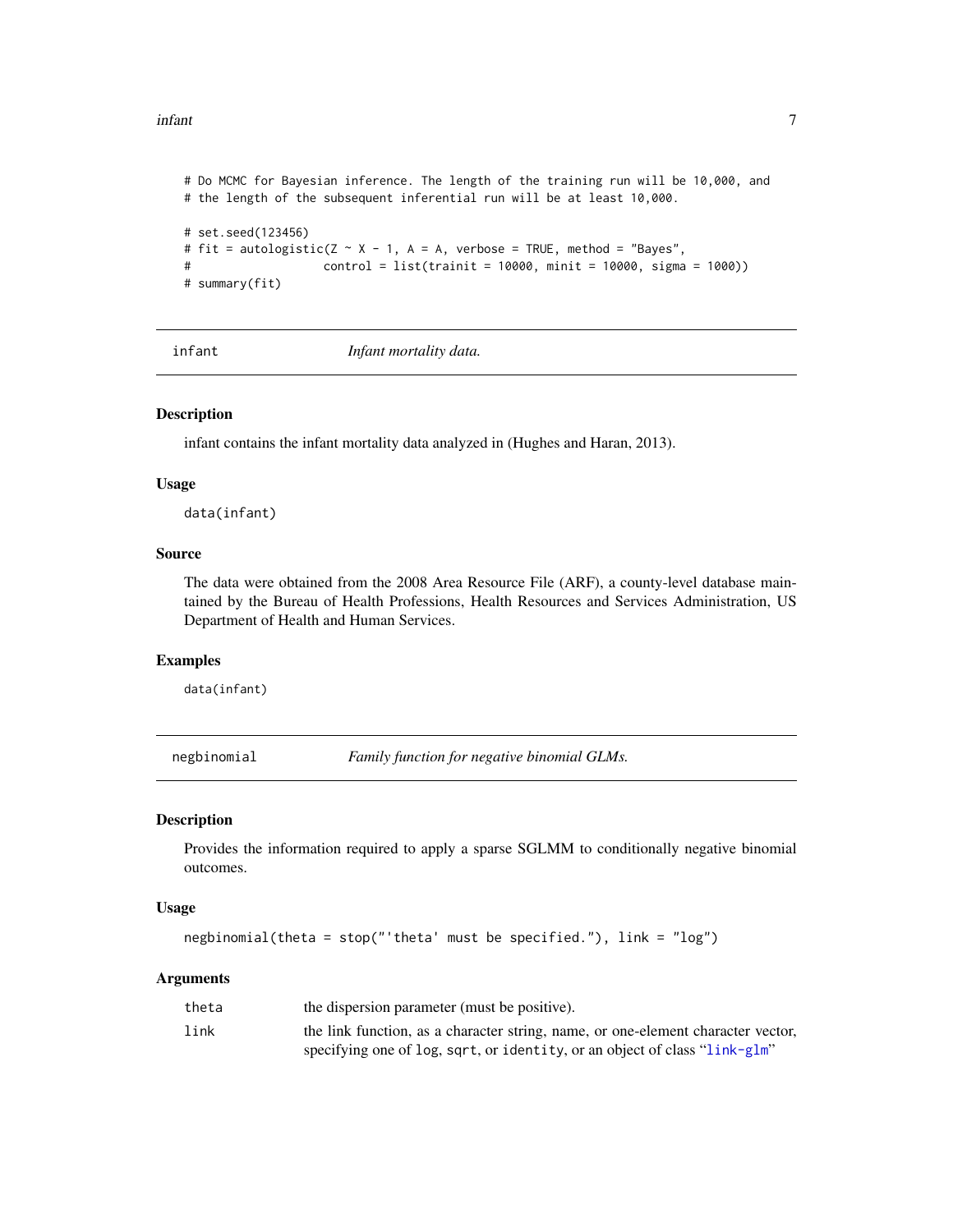# <span id="page-7-0"></span>Value

An object of class "family", a list of functions and expressions needed to fit a negative binomial GLM.

<span id="page-7-1"></span>rautologistic *Return a perfect sample from a centered autologistic model.*

#### Description

Return a perfect sample from a centered autologistic model.

# Usage

```
rautologistic(X, A, theta)
```
#### Arguments

| X     | the design matrix.                                                                                                     |
|-------|------------------------------------------------------------------------------------------------------------------------|
| A     | the adjacency matrix for the underlying graph. The matrix need not be binary,<br>but it must be numeric and symmetric. |
| theta | the vector of parameter values: $\theta = (\beta', \eta)'.$                                                            |

# Details

This function implements a perfect sampler for the centered autologistic model. The sampler employs coupling from the past.

# Value

A vector that is distributed exactly according to the centered autologistic model with the given design matrix and parameter values.

# References

Moller, J. (1999) Perfect simulation of conditionally specified models. *Journal of the Royal Statistical Society, Series B, Methodological*, 61, 251–264.

Propp, J. G. and Wilson, D. B. (1996) Exact sampling with coupled Markov chains and applications to statistical mechanics. *Random Structures and Algorithms*, 9(1-2), 223–252.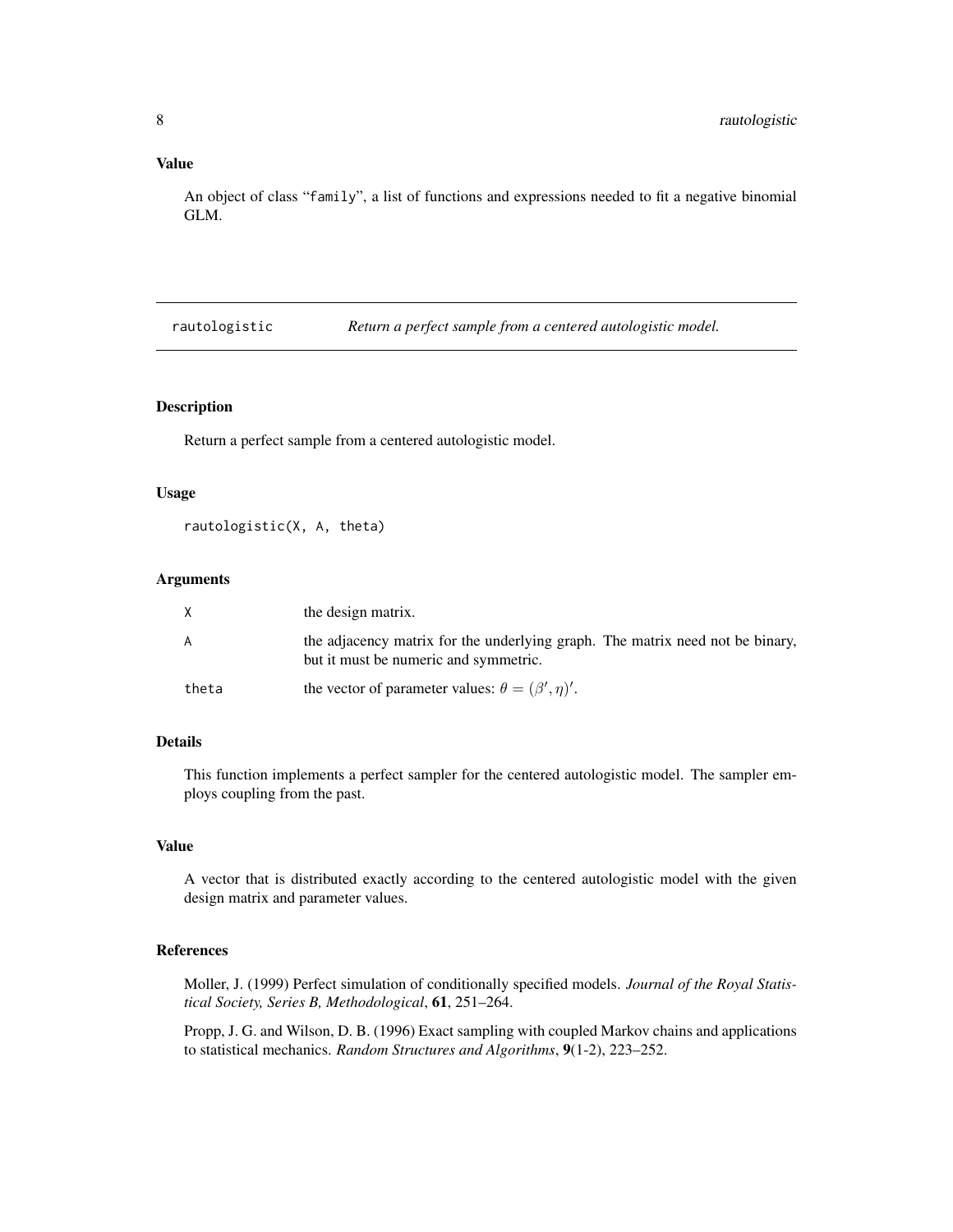# <span id="page-8-0"></span>Examples

# Use the 20 x 20 square lattice as the underlying graph.

 $n = 20$  $A = adjacency.matrix(n)$ 

# Assign coordinates to each vertex such that the coordinates are restricted to the unit square # centered at the origin.

 $x = rep(0:(n - 1) / (n - 1), times = n) - 0.5$  $y = rep(0:(n - 1) / (n - 1), each = n) - 0.5$  $X = \text{cbind}(x, y)$  # Use the vertex locations as spatial covariates. beta =  $c(2, 2)$   $\qquad \qquad$  # These are the regression coefficients.

# Simulate a dataset with the above mentioned regression component and eta equal to 0.6. This # value of eta corresponds to dependence that is moderate in strength.

theta =  $c(beta, eta = 0.6)$ set.seed(123456)  $Z = \text{rautologistic}(X, A, \text{theta})$ 

<span id="page-8-1"></span>residuals.autologistic

*Extract model residuals.*

# Description

Extract model residuals.

#### Usage

```
## S3 method for class 'autologistic'
residuals(object, type = c("deviance", "pearson",
  "response"), \ldots)
```
# Arguments

| object                  | an object of class autologistic, typically the result of a call to autologistic.                                        |
|-------------------------|-------------------------------------------------------------------------------------------------------------------------|
| type                    | the type of residuals that should be returned. The alternatives are "deviance"<br>(default), "pearson", and "response". |
| $\cdot$ $\cdot$ $\cdot$ | additional arguments.                                                                                                   |

#### Value

A vector of residuals.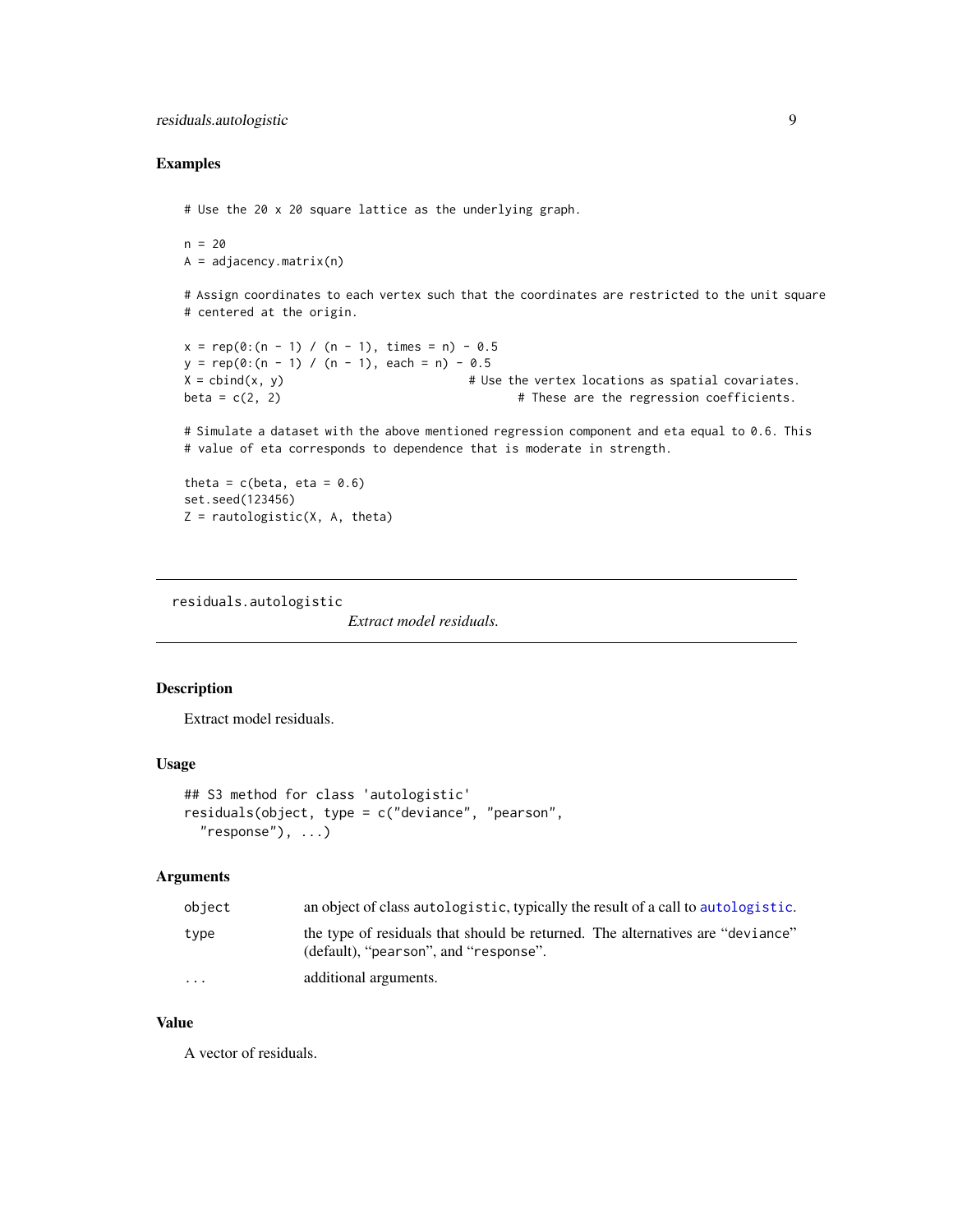# See Also

[autologistic](#page-2-1), [residuals.glm](#page-0-0)

<span id="page-9-2"></span>residuals.sparse.sglmm

*Extract model residuals.*

# Description

Extract model residuals.

#### Usage

```
## S3 method for class 'sparse.sglmm'
residuals(object, type = c("deviance", "pearson",
  "response"), ...)
```
# Arguments

| object   | an object of class sparse. sg1mm, typically the result of a call to sparse. sg1mm.                                      |
|----------|-------------------------------------------------------------------------------------------------------------------------|
| type     | the type of residuals that should be returned. The alternatives are "deviance"<br>(default), "pearson", and "response". |
| $\cdots$ | additional arguments.                                                                                                   |

# Value

A vector of residuals.

#### See Also

[sparse.sglmm](#page-9-1), [residuals.glm](#page-0-0)

<span id="page-9-1"></span>sparse.sglmm *Fit a sparse SGLMM.*

#### Description

Fit a sparse SGLMM.

# Usage

```
sparse.sglmm(formula, family = gaussian, data, offset, A, method = c("BSF",
  "RSR"), attractive = 50, repulsive = 0, tol = 0.01, minit = 10000,
 maxit = 1e+06, tune = list(), hyper = list(), model = TRUE,
 x = FALSE, y = FALSE, verbose = FALSE, parallel = FALSE)
```
<span id="page-9-0"></span>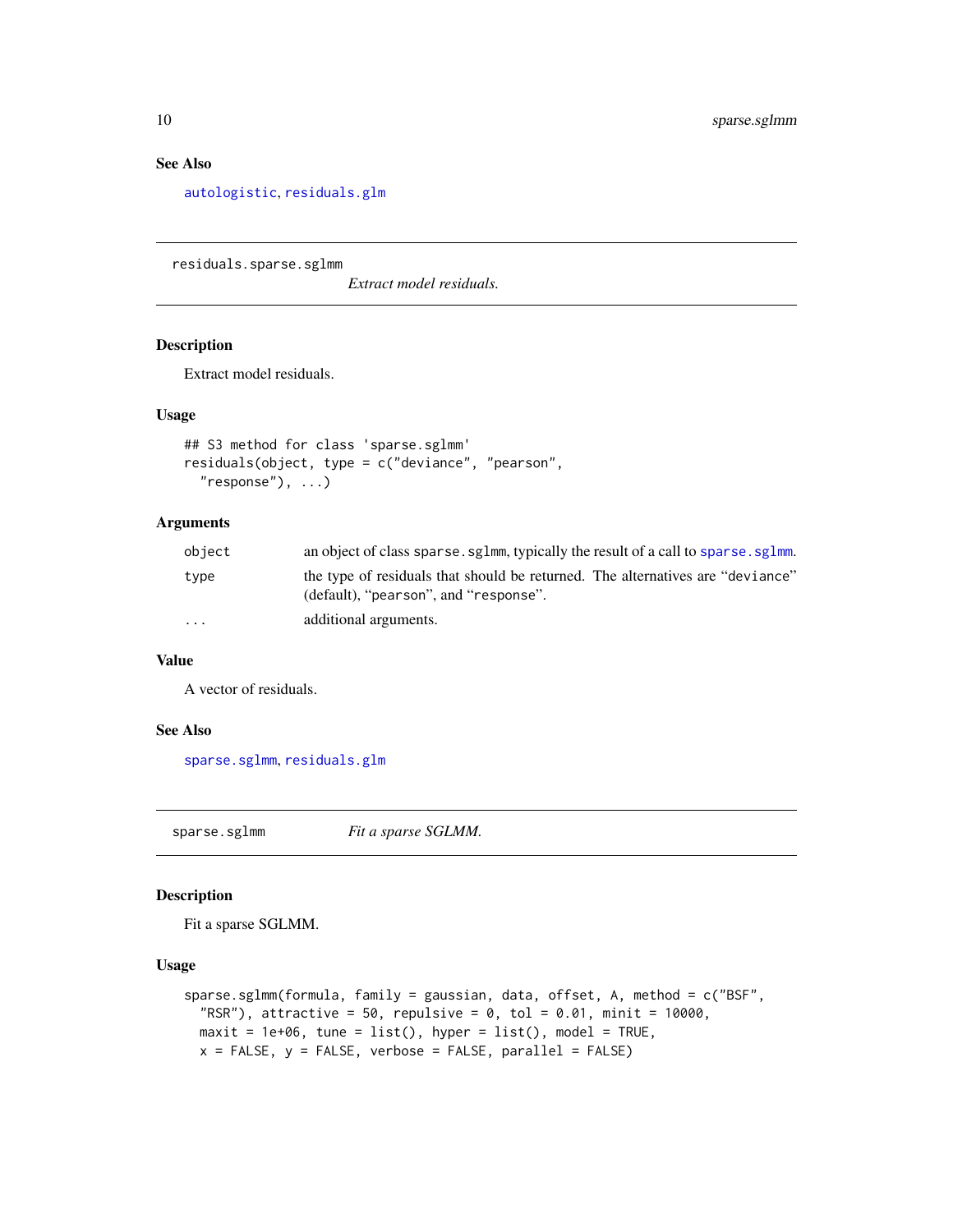# <span id="page-10-0"></span>sparse.sglmm 11

| formula    | an object of class formula: a symbolic description of the model to be fitted.                                                                                                                                                                                                                                                                                        |
|------------|----------------------------------------------------------------------------------------------------------------------------------------------------------------------------------------------------------------------------------------------------------------------------------------------------------------------------------------------------------------------|
| family     | a description of the error distribution and link function to be used in the model.<br>This can be a character string naming a family function, a family function, or<br>the result of a call to a family function. (See family for details of family func-<br>tions.) Supported families are binomial, gaussian (default), negbinomial,<br>and poisson.              |
| data       | an optional data frame, list, or environment (or object coercible by as. data. frame<br>to a data frame) containing the variables in the model. If not found in data,<br>the variables are taken from environment (formula), typically the environment<br>from which sparse.sglmm is called.                                                                         |
| offset     | this can be used to specify an <i>a priori</i> known component to be included in the<br>linear predictor during fitting. This should be NULL or a numeric vector of length<br>equal to the number of cases. One or more offset terms can be included in the<br>formula instead or as well, and if more than one is specified their sum is used.<br>See model.offset. |
| A          | the adjacency matrix for the underlying graph.                                                                                                                                                                                                                                                                                                                       |
| method     | the basis to use. The options are Bayesian spatial filtering ("BSF") and restricted<br>spatial regression ("RSR").                                                                                                                                                                                                                                                   |
| attractive | the number of attractive Moran eigenvectors to use. The default is 50. See<br>'Details' for more information.                                                                                                                                                                                                                                                        |
| repulsive  | the number of repulsive Moran eigenvectors to use. The default is 0. See 'De-<br>tails' for more information.                                                                                                                                                                                                                                                        |
| tol        | a tolerance. If all Monte Carlo standard errors are smaller than tol, no more<br>samples are drawn from the posterior. The default is 0.01.                                                                                                                                                                                                                          |
| minit      | the minimum sample size. This should be large enough to permit accurate esti-<br>mation of Monte Carlo standard errors. The default is 10,000.                                                                                                                                                                                                                       |
| maxit      | the maximum sample size. Sampling from the posterior terminates when all<br>Monte Carlo standard errors are smaller than tol or when maxit samples have<br>been drawn, whichever happens first. The default is 1,000,000.                                                                                                                                            |
| tune       | (where relevant) a list containing sigma.s, sigma.h, and sigma.theta. These<br>are the standard deviations for the $\gamma$ , $\delta$ , and $\theta$ proposals, respectively.                                                                                                                                                                                       |
| hyper      | a list containing sigma. b, the prior standard deviation for $\beta$ , and (where rele-<br>vant) a. h and b. h, the parameters of the gamma prior for $\tau_h$                                                                                                                                                                                                       |
| model      | a logical value indicating whether the model frame should be included as a com-<br>ponent of the returned value.                                                                                                                                                                                                                                                     |
| Χ          | a logical value indicating whether the model matrix used in the fitting process<br>should be returned as a component of the returned value.                                                                                                                                                                                                                          |
| у          | a logical value indicating whether the response vector used in the fitting process<br>should be returned as a component of the returned value.                                                                                                                                                                                                                       |
| verbose    | a logical value indicating whether to print MCMC progress to the screen. De-<br>faults to FALSE.                                                                                                                                                                                                                                                                     |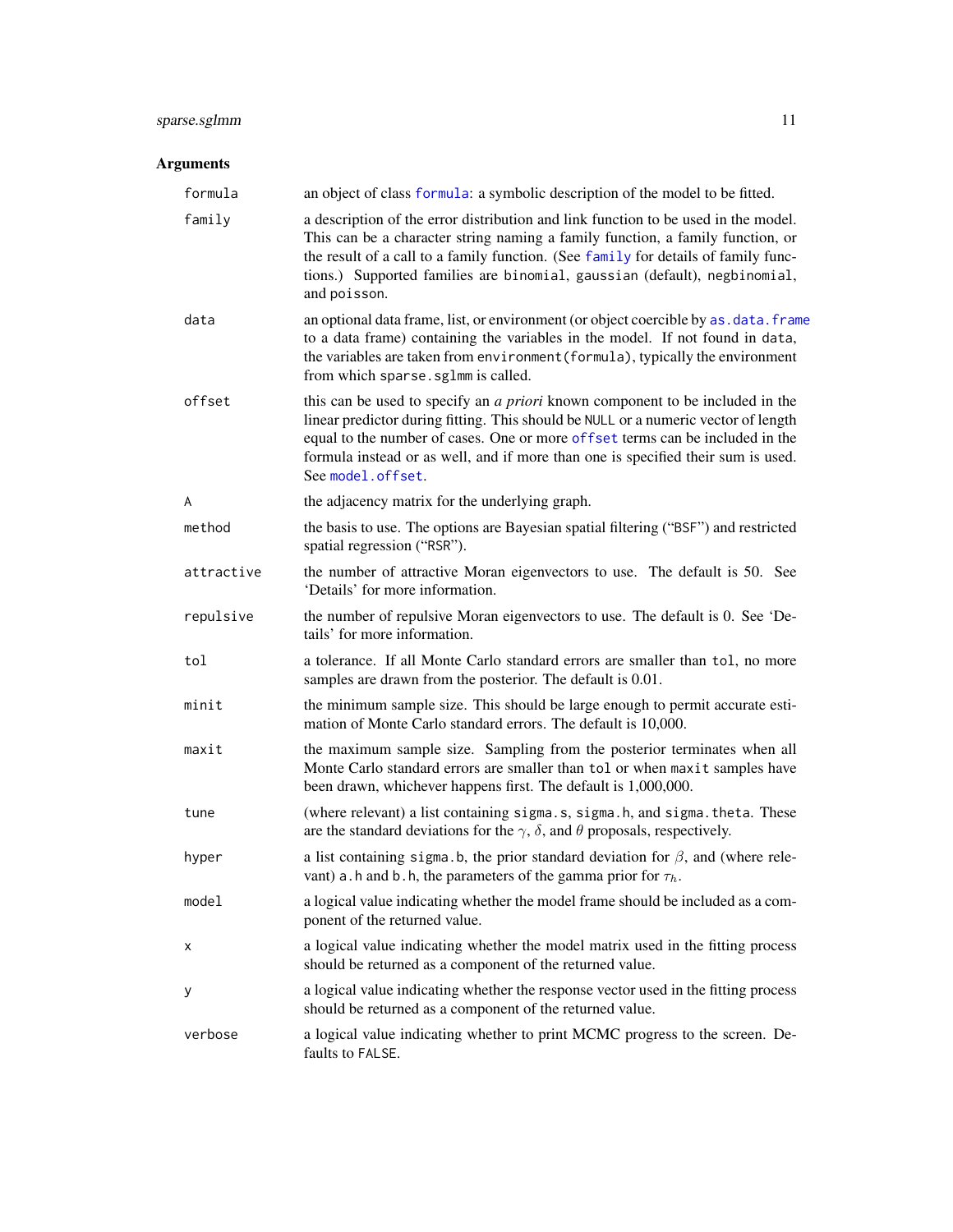<span id="page-11-0"></span>parallel (for parallelized computation of the Moran operator) a list containing type and nodes, the cluster type and number of slave nodes, respectively. The former must be one of "FORK", "MPI", "NWS", "PSOCK", or "SOCK" (default). The latter must be a whole number greater than 1. This argument defaults to FALSE, in which case the matrix multiplications are not parallelized.

#### Details

This function fits the sparse restricted spatial regression model of Hughes and Haran (2013), or the Bayesian spatial filtering model of Hughes (2017). The first stage of the model is

$$
g(\mu_i) = x_i' \beta + m_i' \gamma \qquad (i = 1, \dots, n)
$$

or, in vectorized form,

$$
g(\mu) = X\beta + M\gamma,
$$

where X is the design matrix,  $\beta$  is a p-vector of regression coefficients, the columns of M are q eigenvectors of the Moran operator, and  $\gamma$  are spatial random effects. Arguments attractive and repulsive can be used to control the number of eigenvectors used. The default values are 50 and 0, respectively, which corresponds to pure spatial smoothing. Inclusion of some repulsive eigenvectors can be advantageous in certain applications.

The second stage, i.e., the prior for  $\gamma$ , is

$$
p(\gamma \mid \tau_s) \propto \tau_s^{q/2} \exp\left(-\frac{\tau_s}{2}\gamma' M' Q M \gamma\right),\,
$$

where  $\tau_s$  is a smoothing parameter and Q is the graph Laplacian.

The prior for  $\beta$  is spherical p-variate normal with mean zero and common standard deviation sigma.b, which defaults to 1,000. The prior for  $\tau_s$  is gamma with parameters 0.5 and 2,000. The same prior is used for  $\theta$  (when family is negbinomial).

When the response is normally distributed, the identity link is assumed, in which case the first stage is

$$
\mu = X\beta + M\gamma + M\delta,
$$

where  $\delta$  are heterogeneity random effects. When the response is Poisson distributed, heterogeneity random effects are optional. In any case, the prior on  $\delta$  is spherical q-variate normal with mean zero and common variance  $1/\tau_h$ . The prior for  $\tau_h$  is gamma with parameters  $a_h$  and  $b_h$ , the values of which are controlled by the user through argument hyper.

If the response is Bernoulli, negative binomial, or Poisson,  $\beta$  and  $\gamma$  are updated using Metropolis-Hastings random walks with normal proposals. The proposal covariance matrix for  $\beta$  is the estimated asymptotic covariance matrix from a [glm](#page-0-0) fit to the data (see [vcov](#page-0-0)). The proposal for  $\gamma$  is spherical normal with common standard deviation sigma.s.

The updates for  $\tau_s$  and  $\tau_h$  are Gibbs updates irrespective of the response distribution.

If the response is Poisson distributed and heterogeneity random effects are included, those random effects are updated using a Metropolis-Hastings random walk with a spherical normal proposal.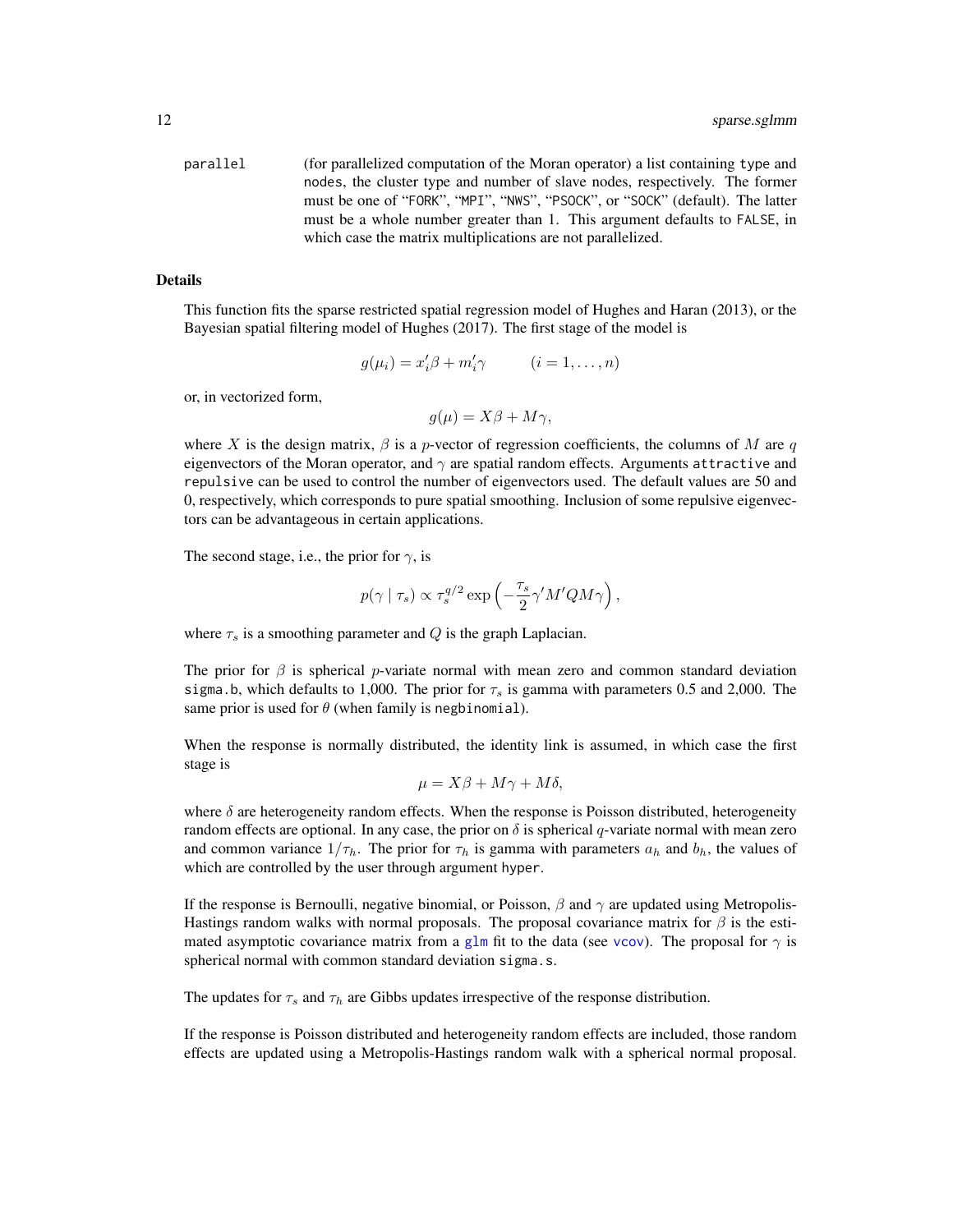# sparse.sglmm 13

The common standard deviation is sigma.h.

If the response is normally distributed, all updates are Gibbs updates.

If the response is negative binomial, the dispersion parameter  $\theta$  is updated using a Metropolis-Hastings random walk with a normal proposal. Said proposal has standard deviation sigma. theta, which can be provided by the user as an element of argument tune.

# Value

sparse.sglmm returns an object of class "sparse.sglmm", which is a list containing the following components.

| coefficients      | the estimated regression coefficients.                                                                         |
|-------------------|----------------------------------------------------------------------------------------------------------------|
| fitted.values     | the fitted mean values, obtained by transforming the linear predictors by the<br>inverse of the link function. |
| linear.predictors |                                                                                                                |
|                   | the linear fit on link scale.                                                                                  |
| residuals         | the response residuals.                                                                                        |
| iter              | the size of the posterior sample.                                                                              |
| beta.sample       | an iter by p matrix containing the posterior samples for $\beta$ .                                             |
| gamma.sample      | an iter by q matrix containing the posterior samples for $\gamma$ .                                            |
| delta.sample      | (where relevant) an iter by q matrix containing the posterior samples for $\delta$ .                           |
| theta.sample      | (where relevant) a vector containing the posterior samples for $\theta$ .                                      |
| tau.s.sample      | a vector containing the posterior samples for $\tau_s$ .                                                       |
| tau.h.sample      | (where relevant) a vector containing the posterior samples for $\tau_h$ .                                      |
| gamma.est         | the estimate of $\gamma$ .                                                                                     |
| delta.est         | (where relevant) the estimate of $\delta$ .                                                                    |
| tau.s.est         | the estimate of $\tau_s$ .                                                                                     |
| tau.h.est         | (where relevant) the estimate of $\tau_h$ .                                                                    |
| theta.est         | (where relevant) the estimate of $\theta$ .                                                                    |
| beta.mcse         | the Monte Carlo standard errors for $\beta$ .                                                                  |
| gamma.mcse        | the Monte Carlo standard errors for $\gamma$ .                                                                 |
| delta.mcse        | (where relevant) the Monte Carlo standard errors for $\delta$ .                                                |
| tau.s.mcse        | the Monte Carlo standard error for $\tau_s$ .                                                                  |
| tau.h.mcse        | (where relevant) the Monte Carlo standard error for $\tau_h$ .                                                 |
| theta.mcse        | (where relevant) the Monte Carlo standard error for $\theta$ .                                                 |
| D.bar             | the goodness of fit component of the DIC.                                                                      |
| pD                | the penalty component of the DIC.                                                                              |
| dic               | the deviance information criterion.                                                                            |
| beta.accept       | the acceptance rate for $\beta$ .                                                                              |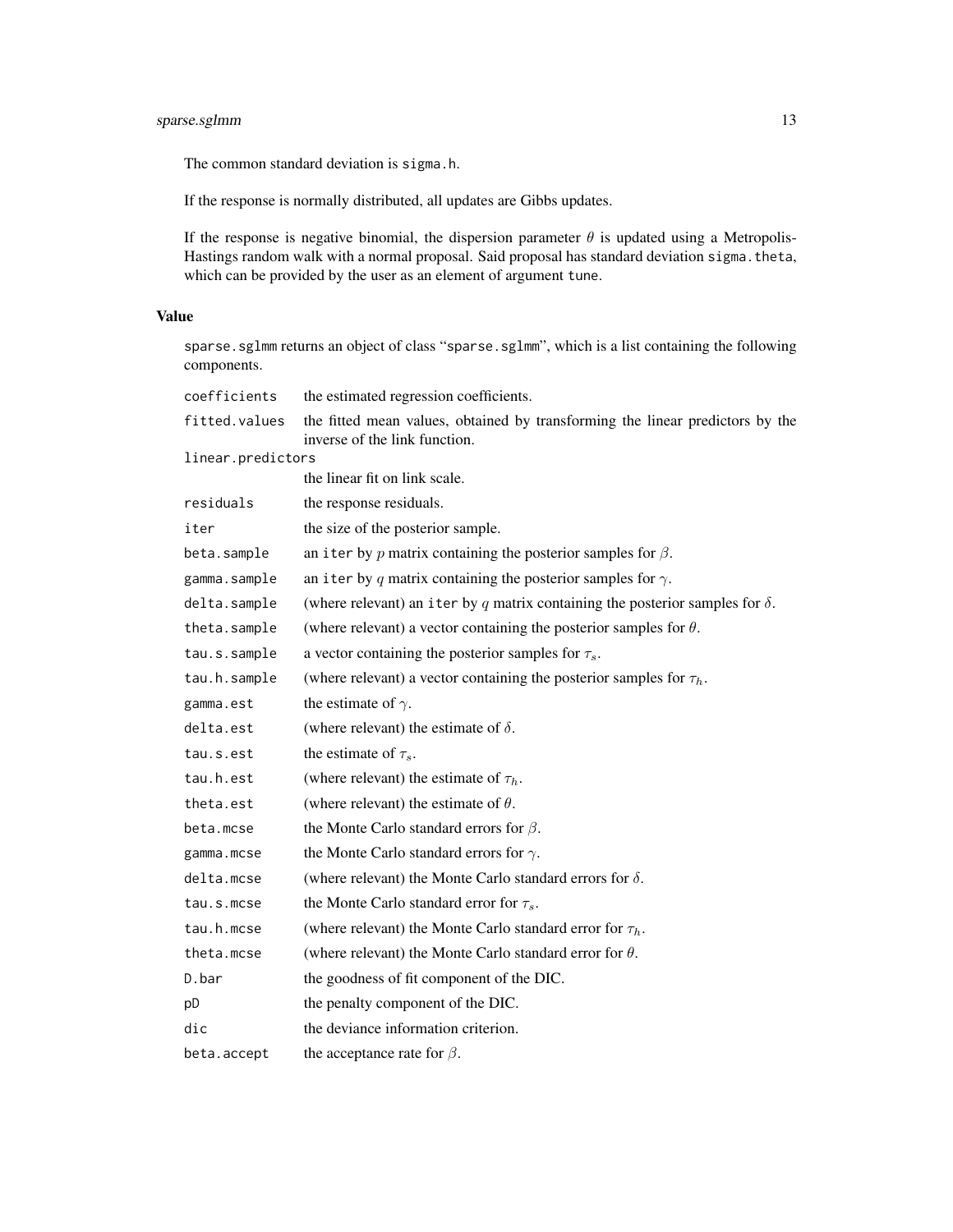<span id="page-13-0"></span>

| gamma.accept | the acceptance rate for $\gamma$ .                                      |
|--------------|-------------------------------------------------------------------------|
| delta.accept | (where relevant) the acceptance rate for $\delta$ .                     |
| theta.accept | (where relevant) the acceptance rate for $\theta$ .                     |
| y            | if requested (the default), the y vector used.                          |
| X            | if requested, the model matrix.                                         |
| M            | if requested, the matrix of Moran eigenvectors.                         |
| eigen.values | if requested, the spectrum of the Moran operator.                       |
| hyper        | a list containing the names and values of the hyperparameters.          |
| tune         | a list containing the names and values of the tuning parameters.        |
| model        | if requested (the default), the model frame.                            |
| call         | the matched call.                                                       |
| formula      | the formula supplied.                                                   |
| terms        | the terms object used.                                                  |
| data         | the data argument.                                                      |
| offset       | the offset vector used.                                                 |
| xlevels      | (where relevant) a record of the levels of the factors used in fitting. |

#### References

Hughes, J. and Haran, M. (2013) Dimension reduction and alleviation of confounding for spatial generalized linear mixed models. *Journal of the Royal Statistical Society, Series B*, 75(1), 139–159.

#### See Also

[residuals.sparse.sglmm](#page-9-2), [summary.sparse.sglmm](#page-14-2), [vcov.sparse.sglmm](#page-16-1)

#### Examples

## Not run:

The following code duplicates the analysis described in (Hughes and Haran, 2013). The data are infant mortality data for 3,071 US counties. We do a spatial Poisson regression with offset.

```
data(infant)
infant$low_weight = infant$low_weight / infant$births
attach(infant)
Z = deaths
X = cbind(1, low_weight, black, hispanic, gini, affluence, stability)
data(A)
set.seed(123456)
fit = sparse.sglmm(Z \sim X - 1 + offset(log(births)), family = poisson, A = A, method = "RSR",
                   tune = list(sigma.s = 0.02), verbose = TRUE)
summary(fit)
```
## End(Not run)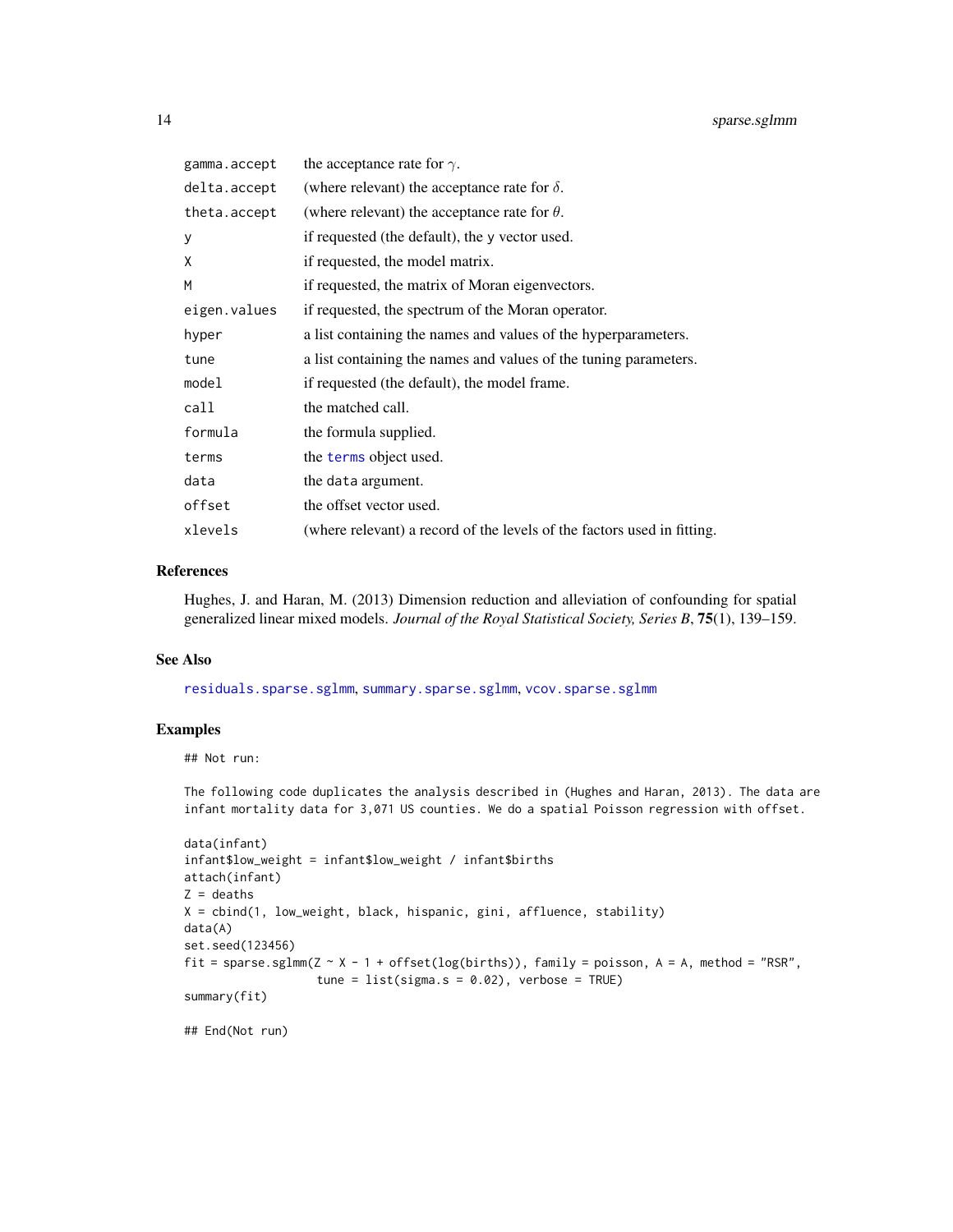<span id="page-14-1"></span><span id="page-14-0"></span>summary.autologistic *Print a summary of a centered autologistic model fit.*

# Description

Print a summary of a centered autologistic model fit.

### Usage

```
## S3 method for class 'autologistic'
summary(object, alpha = 0.05, digits = 4, ...)
```
# Arguments

| object   | an object of class autologistic, typically the result of a call to autologistic. |
|----------|----------------------------------------------------------------------------------|
| alpha    | the significance level for the quantile/HPD intervals. The default is 0.05.      |
| digits   | the number of significant digits to display. The default is 4.                   |
| $\cdots$ | additional arguments.                                                            |

#### Details

This function displays (1) the call to [autologistic](#page-2-1), (2) the values of the control parameters, (3) a table of estimates, and (4) the size of the bootstrap/posterior sample. Each row of the table of estimates shows a parameter estimate, the confidence or HPD interval for the parameter, and, where applicable, the Monte Carlo standard error.

# See Also

[autologistic](#page-2-1)

<span id="page-14-2"></span>summary.sparse.sglmm *Print a summary of a sparse SGLMM fit.*

# Description

Print a summary of a sparse SGLMM fit.

# Usage

```
## S3 method for class 'sparse.sglmm'
summary(object, alpha = 0.05, digits = 4, ...)
```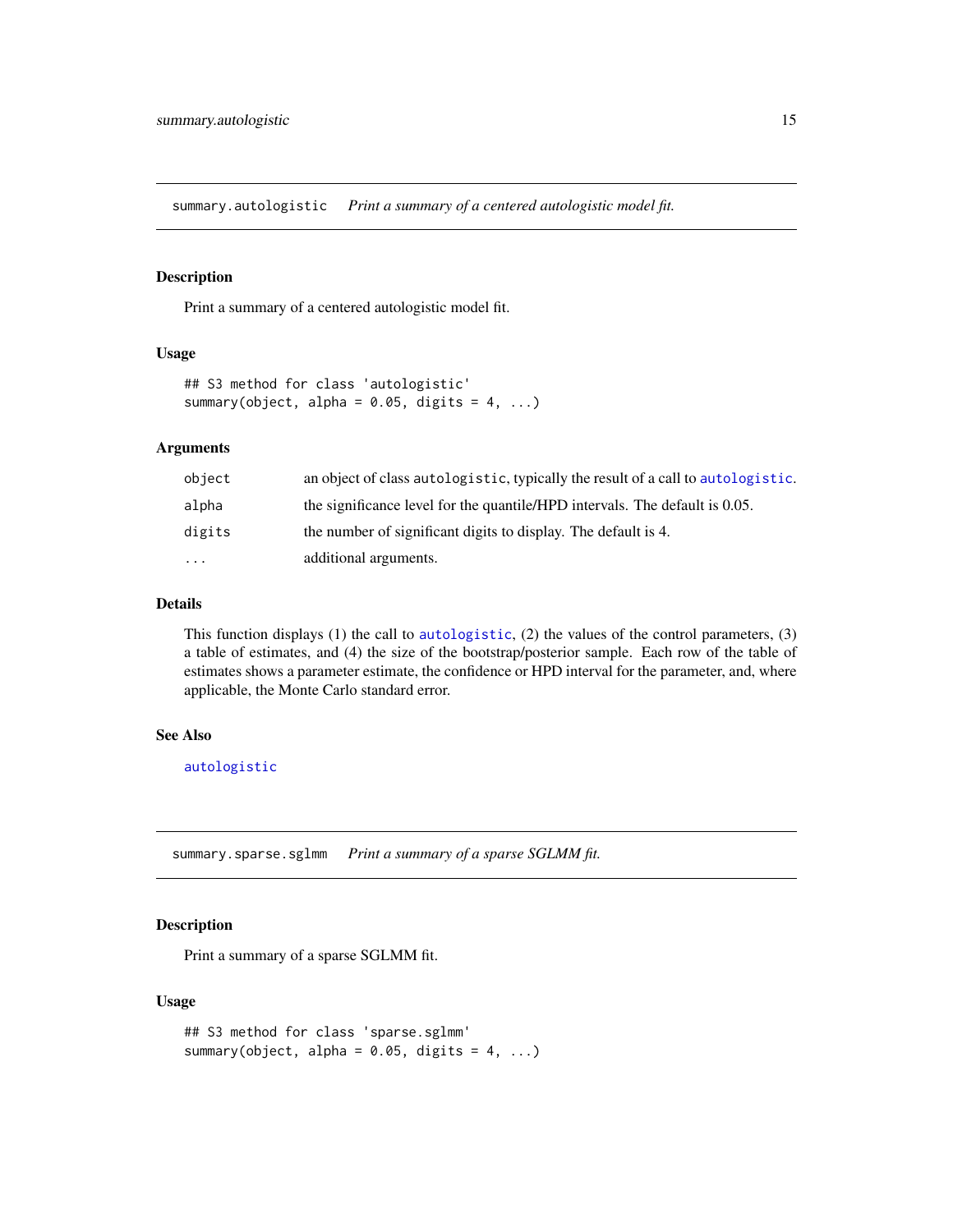# <span id="page-15-0"></span>Arguments

| object    | an object of class sparse, sglmm, typically the result of a call to sparse, sglmm. |
|-----------|------------------------------------------------------------------------------------|
| alpha     | the significance level used to compute the HPD intervals. The default is 0.05.     |
| digits    | the number of significant digits to display. The default is 4.                     |
| $\ddotsc$ | additional arguments.                                                              |

# Details

This function displays (1) the call to [sparse.sglmm](#page-9-1), (2) the values of the hyperparameters and tuning parameters, (3) a table of estimates, (4) the DIC value for the fit, and (5) the number of posterior samples. Each row of the table of estimates shows an estimated regression coefficient, the HPD interval for the coefficient, and the Monte Carlo standard error.

#### See Also

[sparse.sglmm](#page-9-1)

<span id="page-15-1"></span>

| vcov.autologistic | Return the estimated covariance matrix for an autologistic model |
|-------------------|------------------------------------------------------------------|
|                   | <i>object.</i>                                                   |

# Description

Return the estimated covariance matrix for an autologistic model object.

# Usage

## S3 method for class 'autologistic' vcov(object, ...)

# Arguments

| object  | a fitted autologistic model object. |
|---------|-------------------------------------|
| $\cdot$ | additional arguments.               |

# Value

An estimate of the covariance matrix of the parameters (in a Bayesian setting), or an estimate of the covariance matrix of the maximum pseudolikelihood estimator of the parameters.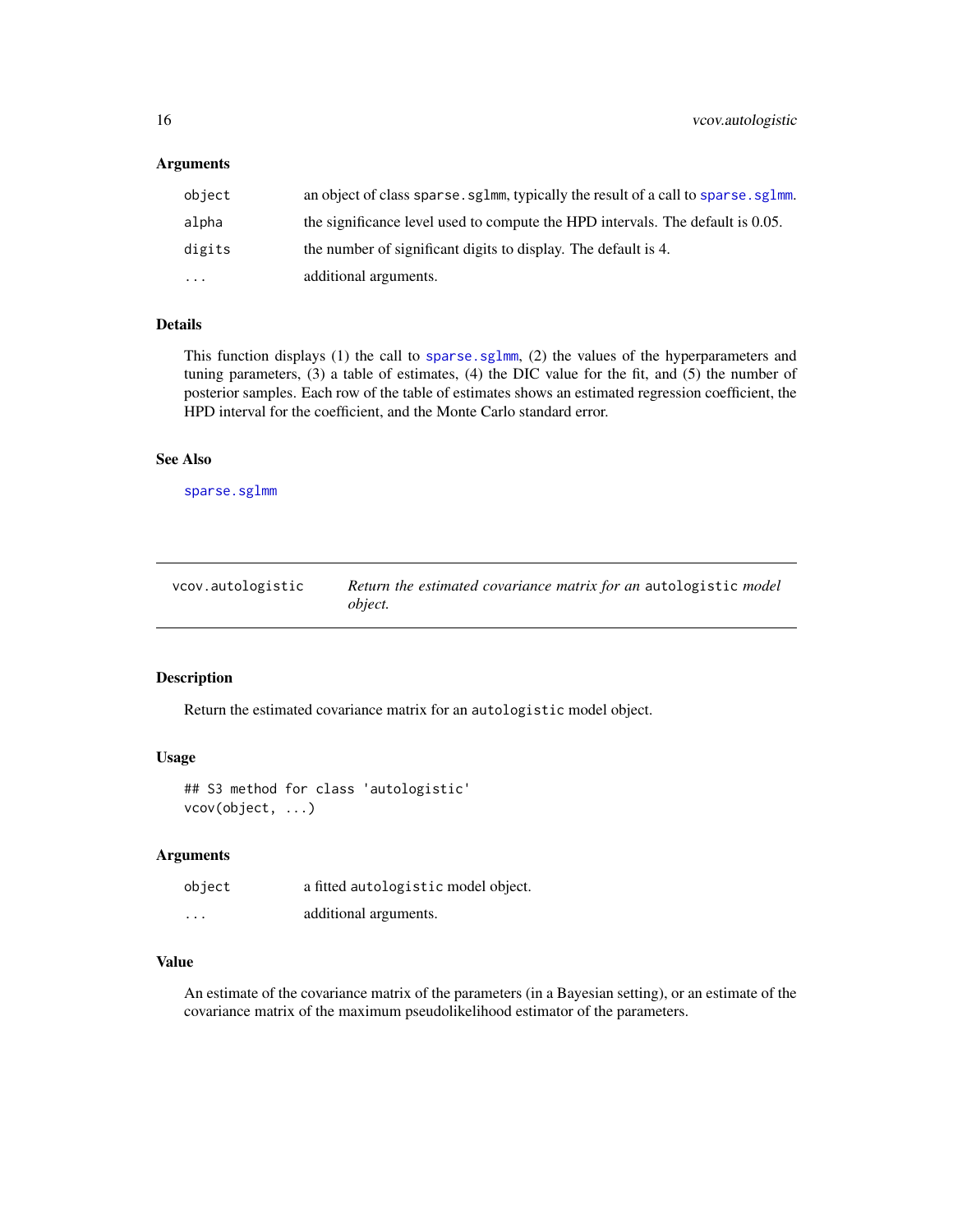<span id="page-16-1"></span><span id="page-16-0"></span>vcov.sparse.sglmm *Return the covariance matrix of the regression parameters of a* sparse.sglmm *model object.*

# Description

Return the covariance matrix of the regression parameters of a sparse.sglmm model object.

# Usage

```
## S3 method for class 'sparse.sglmm'
vcov(object, ...)
```
# Arguments

| object   | a fitted sparse. sglmm model object. |
|----------|--------------------------------------|
| $\cdots$ | additional arguments.                |

# Value

An estimate of the posterior covariance matrix of the regression coefficients.